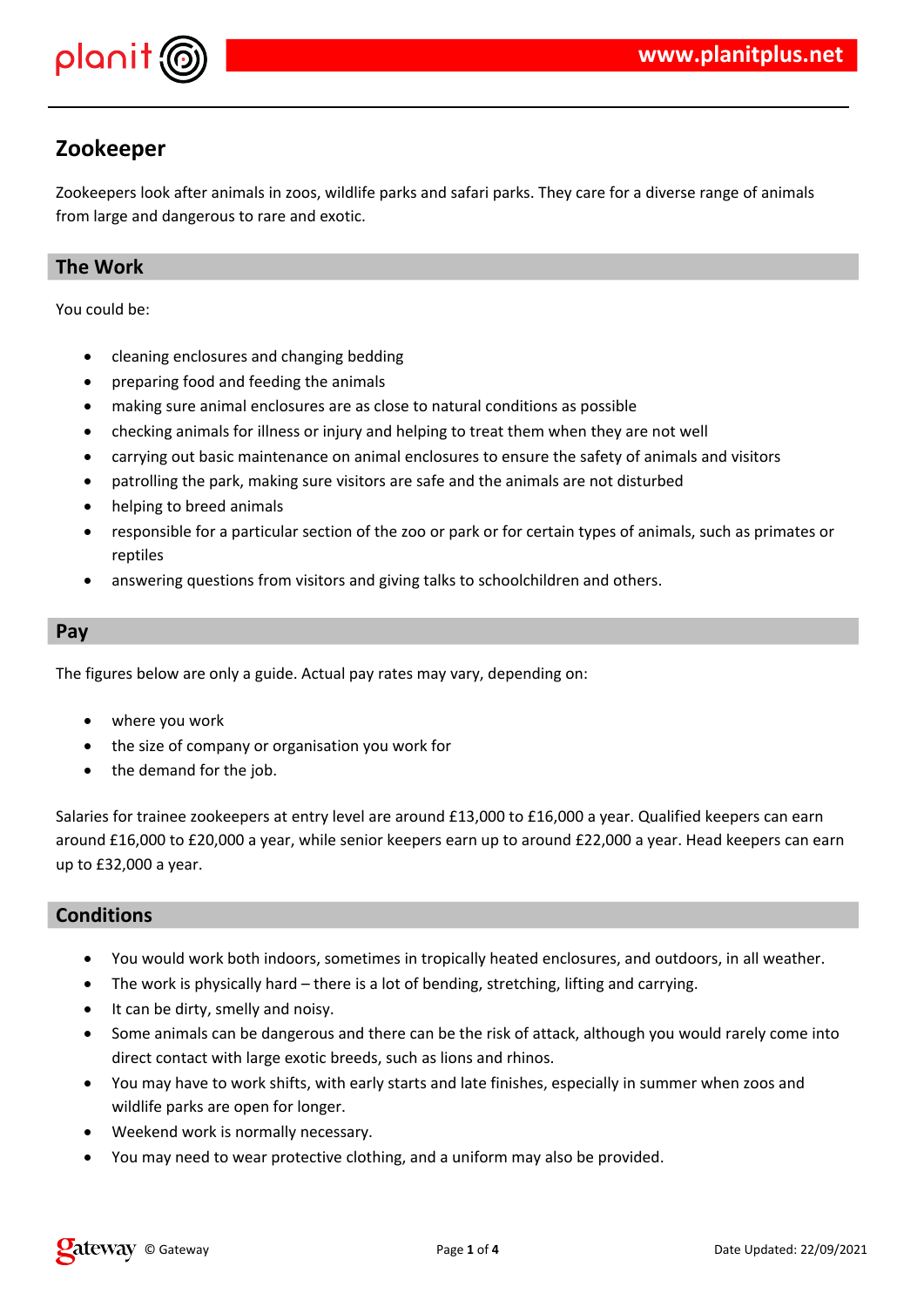$\Gamma^0$  .  $$$  # #  $#$  $\frac{1}{2}$  % & # "  $\mathfrak{D}$  %  $\blacksquare$  $\left( \begin{array}{c} 1 \end{array} \right)$  $(2)$ +<br>  $\frac{9\% + 96}{5}$ , % \$ %() #<br>  $\frac{1}{5}$  6 # 89 " # #%() #<br>  $\frac{1}{5}$  # %# \$ (<br>
5 : ;,:0 < = \$ 6 > / ? = 1\$5@ ? · 0 = . . 0 : . money in the set of the set of the set of the set of the set of the set of the set of the set 5: ;,: $0 < 5$  6>/? = 1\$5@ ?,: $0/5$  ;,: $0 < 4$ \$? 8 \*% \$: \*% % 6 %() # 65 7!<br>15: 15 \*% > 1 " 5: #  $1\%$  % # \$ # # #%<br> $1\%$  ( % " # \$ (

 $9/6$  $\overline{a}$ 

> $#$  $( %)$  $#$  \$  $\left($   $\right)$   $\right)$  $#$  $( %)$  $\sqrt{2}$  $\left($  $# \frac{9}{6}$  $#$  $\frac{1}{2}$  $\overline{(}$  $\%$  $%$  # " \$ "#"  $*96$  $\overline{(}$  $#$  $\left($  $\bar{\mathbf{u}}$  $#$  $(* \times 9)$  " % "  $#$  $\overline{ }$

 $\begin{array}{cccc} \cdot & \frac{9}{6} & \frac{9}{6} & & \cdots & \frac{1}{6} \\ \cdot & \cdot & \cdot & \cdot & \cdot & \cdot \\ \cdot & \cdot & \cdot & \cdot & \cdot & \cdot \\ \cdot & \cdot & \cdot & \cdot & \cdot & \cdot \\ \cdot & \cdot & \cdot & \cdot & \cdot & \cdot \\ \end{array}$  $#$  $#$  $\updownarrow$  , BO  $5:$  $\begin{array}{ccccccccccc}\n&96\# & 96\# & 126\# & 146\# & 146\# & 146\# & 146\# & 146\# & 146\# & 146\# & 146\# & 146\# & 146\# & 146\# & 146\# & 146\# & 146\# & 146\# & 146\# & 146\# & 146\# & 146\# & 146\# & 146\# & 146\# & 146\# & 146\# & 146\# & 146\# & 146\# & 1$ C " " : 5  $\#$  " : " "  $+ * 96$  $\%$  $+$  $#$  $+$  \* % % ; D 3 + + ? ( %  $\sim$   $\,$   $\,$   $\,$  $*$  % %  $\frac{9}{6}$  #  $#$ #  $%$ 

 $\mathbf{u}$ 

 $($  "  $\#$  $\%$  $3<sup>1</sup>$  $%#$  "

 $\frac{9}{6}$  # %  $($  #  $#$ 

 $3 \#$  "%  $($  \$ % # %  $($  %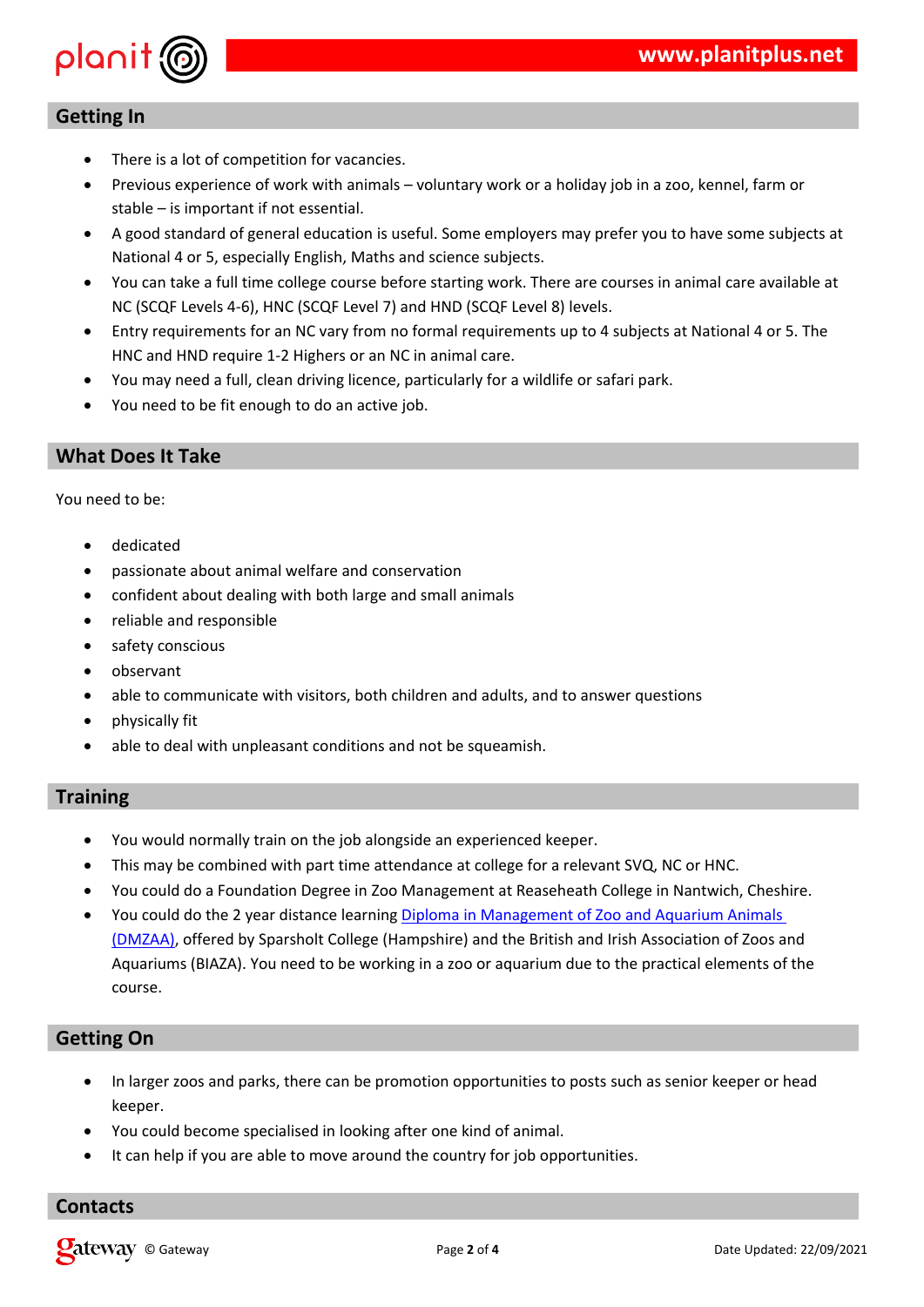



#### **Association of British and Irish Wild Animal Keepers (ABWAK)**

Email: info@abwak.org Website: www.abwak.org Twitter: @ABWAK Facebook: www.facebook.com/pages/ABWAK/227825486277

#### **British and Irish Association of Zoos and Aquariums (BIAZA)**

Tel: 020 7449 6599 Email: admin@biaza.org.uk Website: www.biaza.org.uk Twitter: @BIAZA Facebook: www.facebook.com/biazaofficial

#### **Royal Zoological Society of Scotland (RZSS)**

Tel: 0131 334 9171 Email: info@rzss.org.uk Website: www.rzss.org.uk Twitter: @rzss Facebook: www.facebook.com/RZSSofficial

#### **Zoological Society of London (ZSL)**

Tel: 0344 225 1826 Email: generalenquiries@zsl.org Website: www.zsl.org Twitter: @OfficialZSL Facebook: www.facebook.com/officialzsl